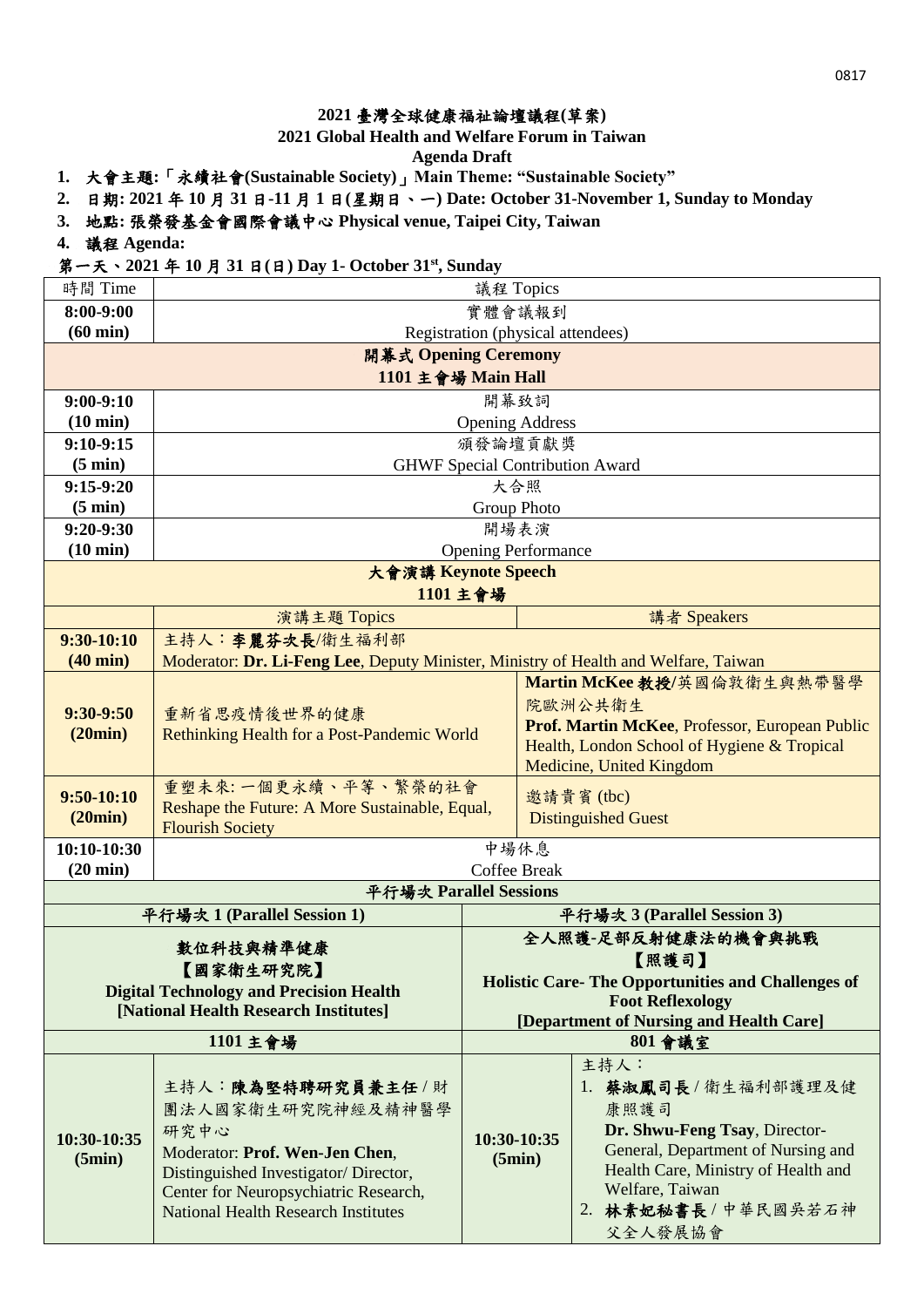|                                                                                                           |                                                                                                                                                                                                                                                                                                                                                                              |                                                                                               | 0817                                                                                                                                                                                                                                                          |  |
|-----------------------------------------------------------------------------------------------------------|------------------------------------------------------------------------------------------------------------------------------------------------------------------------------------------------------------------------------------------------------------------------------------------------------------------------------------------------------------------------------|-----------------------------------------------------------------------------------------------|---------------------------------------------------------------------------------------------------------------------------------------------------------------------------------------------------------------------------------------------------------------|--|
|                                                                                                           |                                                                                                                                                                                                                                                                                                                                                                              |                                                                                               | Ms. Sophie Lin, Secretary-General,<br>FJM H. D. Assoc.                                                                                                                                                                                                        |  |
| 10:35-11:00<br>(25min)                                                                                    | Use of Cancer Risk Prediction Models in<br>Precision Prevention (缺中文講題翻譯)<br>Ruth Pfeiffer 高級研究員/美國國家癌症<br>研究所 癌症流行病學和遺傳學部門(邀<br>約中)<br>Use of Cancer Risk Prediction Models in<br><b>Precision Prevention</b><br>Dr. Ruth Pfeiffer, Senior Investigator,<br>Biostatistics Branch of the Division of<br>Cancer Epidemiology and Genetics,<br>National Cancer Institute (tbc) | 10:35-11:00<br>(25min)                                                                        | FJM 全人照護的時代使命與挑戰<br>吴若石神父/中華民國吳若石神父全人<br>發展協會/FJM 創辦人暨榮譽理事長<br>The Mission and Challenges of FJM<br><b>Holistic Care</b><br>Fr. Josef Eugster Johann, FJM Initiator<br>and Honorary President, Fr. Josef Eugster<br>Holistic H.D. Assoc.                      |  |
| 11:00-11:25<br>(25min)                                                                                    | 數位接觸者追蹤於 COVID-19 防治之應<br>用潛力<br>林先和教授/臺大公共衛生學院流行病<br>學與預防醫學研究所<br>Contact Tracing for the Control of Covid-<br>19: the Potential Role of Digital Tracing.<br>Prof. Hsien-Ho Lin, Professor, Institute of<br>Epidemiology and Preventive Medicine,<br><b>National Taiwan University</b>                                                                                      | 11:00-11:25<br>(25min)                                                                        | 反射學領域新境界<br>Christine Issel 共同創辦人/美國反射療<br>法認證委員會<br>The New Frontier in Reflexology<br>Dr. Christine Issel, Co-founder, the<br><b>American Reflexology Certification</b><br>Board                                                                            |  |
| 11:25-11:50<br>(25min)                                                                                    | 模擬實驗:在真實世界中有助於決策的<br>工具<br>鄒小蕙副研究員/國家衛生研究院群體<br>In Silico Experiment: A Useful Tool for<br>Decision Making in a Real World<br>Hsiao-Hui<br>Dr.<br>Tsou,<br>Associate<br>Investigator, Institute of Population Health<br>Health<br>Sciences,<br>National<br>Research<br>Institutes                                                                                            | 11:25-11:50<br>(25min)                                                                        | 丹麥反射學的機會與挑戰<br>Leila Eriksen 顧問 /丹麥瓦倫斯貝克及<br>塔斯楚普反射療法診所<br>Reflexology Opportunities and<br><b>Challenges in Denmark</b><br>Dr.Leila Eriksen, Initiator of Reflex<br>Science, Reflexologies & CAM<br>Consultant, Vallensbæk & Taastrup<br>Zoneterapi, Denmark |  |
| 11:50-12:00                                                                                               | 綜合討論 Discussion                                                                                                                                                                                                                                                                                                                                                              | 11:50-12:00                                                                                   | 綜合討論 Discussion                                                                                                                                                                                                                                               |  |
| (10min)<br>12:00-13:30                                                                                    |                                                                                                                                                                                                                                                                                                                                                                              | (10min)<br>午餐 Lunch Break                                                                     |                                                                                                                                                                                                                                                               |  |
| $(90 \text{ min})$                                                                                        |                                                                                                                                                                                                                                                                                                                                                                              | 平行場次 Parallel Sessions                                                                        |                                                                                                                                                                                                                                                               |  |
|                                                                                                           | 平行場次 2 (Parallel Session 2)                                                                                                                                                                                                                                                                                                                                                  |                                                                                               | 平行場次 4 (Parallel Session 4)                                                                                                                                                                                                                                   |  |
| COVID-19 疫情下之精準防疫<br><b>Precision Epidemic Control of COVID-19</b><br>【疾病管制署 Centers for Disease Control】 |                                                                                                                                                                                                                                                                                                                                                                              | 永續與健康老化<br><b>Sustainability and Healthy Aging</b><br>【國民健康署 Health Promotion Administration】 |                                                                                                                                                                                                                                                               |  |
|                                                                                                           | 1101 主會場 Main Hall                                                                                                                                                                                                                                                                                                                                                           |                                                                                               | 801 會議室 Room                                                                                                                                                                                                                                                  |  |
| 14:00-14:05<br>(5min)                                                                                     | 主持人: (tbc)<br>Moderator:                                                                                                                                                                                                                                                                                                                                                     | 13:30-13:40<br>(10min)                                                                        | 主持人:陳亮恭院長/臺北市立關渡醫<br>院<br>開幕致詞:國民健康署代表<br>Moderator: Dr. Liang-Kung Chen,<br>Superintendent, Taipei Municipal Gan-<br>Dau Hospital, R.O.C. (Taiwan)<br><b>Opening Address: Health Promotion</b>                                                               |  |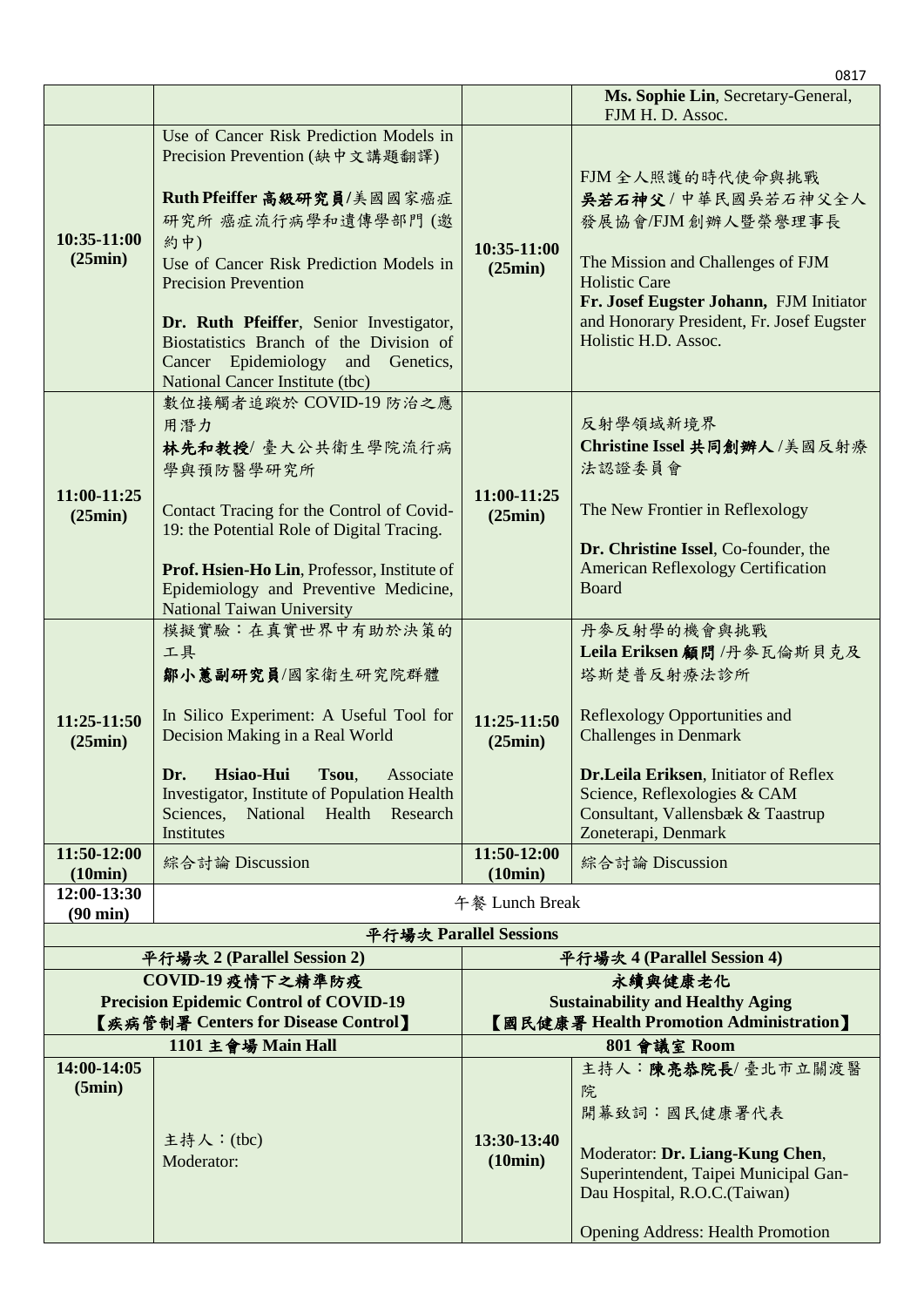|                                    |                                                                                                                                                                                                   |                                                  |     | 0817                                                                                                                                                                                                                                                                                                               |
|------------------------------------|---------------------------------------------------------------------------------------------------------------------------------------------------------------------------------------------------|--------------------------------------------------|-----|--------------------------------------------------------------------------------------------------------------------------------------------------------------------------------------------------------------------------------------------------------------------------------------------------------------------|
|                                    |                                                                                                                                                                                                   |                                                  |     | Administration, Ministry of Health and<br>Welfare, R.O.C.(Taiwan)                                                                                                                                                                                                                                                  |
| <b>TBC</b>                         | (tbc)請駐英大使協助洽邀英國官方擔任<br>講者<br>演講題目: (tbc)                                                                                                                                                         | 13:40-14:00<br>(20min)                           |     | 衰弱與內在能力:兩種凸顯出高齡者複<br>雜性的建構<br>Bruno Vellas 教授 /法國 Purpan 大學醫<br>院老年醫學科<br>Frailty and Intrinsic Capacity: Two<br>Constructs to Capture the Complexity of<br><b>Older Persons</b><br>Prof. Bruno Vellas, Gérontopôle,<br>Department of Geriatrics, CHU Toulouse,<br>Purpan University Hospital, Toulouse,<br>France |
| <b>TBC</b>                         | 資訊科技在防疫之應用<br>簡宏偉處長/行政院資安處<br>The Application of IT in Fighting COVID-                                                                                                                            | 14:00-14:20<br>(20min)<br>14:20-14:40<br>(20min) |     | (中文演講題目翻譯)<br>陳亮恭院長/臺北市立關渡醫院院長<br><b>Biological Features of Intrinsic Capacity:</b>                                                                                                                                                                                                                                |
|                                    | 19<br>(英文姓名), Director General, Department<br>of Cyber Security, Executive Yuan                                                                                                                   |                                                  |     | <b>What Captures Underlying Pathoetiology</b><br>of Unhealthy Aging<br>Dr. Liang-Kung Chen, Superintendent,<br>Taipei Municipal Gan-Dau Hospital,<br>R.O.C.(Taiwan)                                                                                                                                                |
| <b>TBC</b>                         | 臺灣 COVID-19 個案調查與接觸者追蹤<br>蘇家彬防疫醫師/疾病管制署<br><b>COVID-19 Case Investigation and Contact</b><br>Tracing in Taiwan<br>Dr. Chia-Ping Su, Medical officer,<br><b>Taiwan Centers for Disease Control</b> |                                                  |     | WHO ICOPE: 從評估至個人化介入<br>Matteo Cesari 教授/義大利米蘭大學臨<br>床科學與社區健康系<br>WHO ICOPE: From Assessment to<br><b>Personalized Intervention</b><br>Prof. Matteo Cesari, Department of<br>Clinical Sciences and Community Health,<br>University of Milan, Milan, Italy                                                          |
| 15:15-15:30<br>(15min)             | 綜合討論(Discussion)                                                                                                                                                                                  | 14:40-15:00<br>(20min)                           |     | 綜合討論(Discussion)                                                                                                                                                                                                                                                                                                   |
| 15:00-15:20                        |                                                                                                                                                                                                   | 中場休息                                             |     |                                                                                                                                                                                                                                                                                                                    |
| (20min)                            | 主場演講1.疫情短期內對於健康照護體系造成的影響                                                                                                                                                                          | <b>Coffee Break</b>                              |     |                                                                                                                                                                                                                                                                                                                    |
|                                    | Plenary 1 What Comes Next? The Immediate Consequences of Pandemic to Healthcare Services and System<br>1101 主會場 Main Hall                                                                         |                                                  |     |                                                                                                                                                                                                                                                                                                                    |
|                                    | 演講主題 Topic                                                                                                                                                                                        |                                                  |     | 講者 Speaker                                                                                                                                                                                                                                                                                                         |
| 15:20-17:00<br>$(100 \text{ min})$ | 主持人:許惠恒院長/臺北榮民總醫院<br>Moderator: Prof. Wayne Huey-Herng Sheu, Superintendent, Taichung Veterans General Hospital,<br>R.O.C.(Taiwan)                                                                |                                                  |     |                                                                                                                                                                                                                                                                                                                    |
| 15:20-15:40<br>(20min)             | (tbc)                                                                                                                                                                                             |                                                  |     | 陳亮恭院長/臺北市立關渡醫院<br>Dr. Liang-Kung Chen, Superintendent, Taipei<br>Municipal Gan-Dau Hospital, R.O.C.(Taiwan)                                                                                                                                                                                                        |
| 15:40-16:00<br>(20min)             | 疫後省思:健康服務的重新導向/改變<br>Reflection After Pandemic: Reorientation/<br><b>Transformation of Healthcare Services</b>                                                                                    |                                                  | 秘書處 | Oliver Gröene 執行長 / 健康促進醫院國際網絡<br>Dr. Oliver Gröene, CEO, International Network                                                                                                                                                                                                                                    |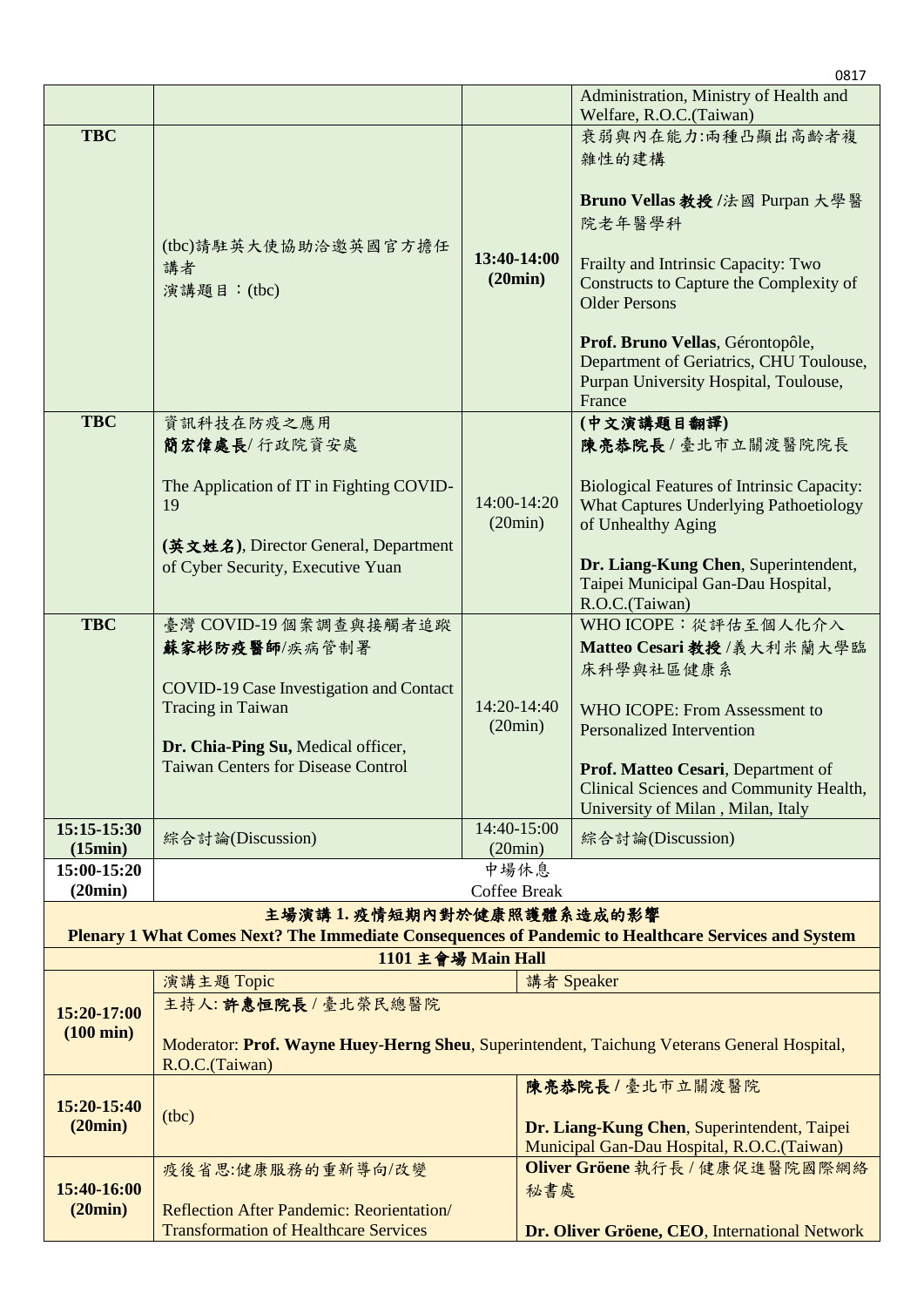|                        |                                                                                                | of Health Promoting in Hospitals                                                                                                                                         |
|------------------------|------------------------------------------------------------------------------------------------|--------------------------------------------------------------------------------------------------------------------------------------------------------------------------|
| 16:00-16:20<br>(20min) | 歐盟對疫情的應對及未來的準備<br>The EU Response to the Pandemic and the<br><b>Preparation for the Future</b> | Isabel de la Mata 首席顧問 / 歐盟健康危機管<br>理<br>Dr. Isabel de la Mata, Principal Adviser for<br>Health and Crisis management, European<br>Commission                            |
| 16:20-16:40<br>(20min) | 疫情間的社會凝聚力<br>The Cohesion of Society during Pandemic                                           | Bettina Borisch 教授 / 瑞士日內瓦大學社會和<br>預防醫學研究所教授<br><b>Prof. Bettina Borisch, Institute of Global Health,</b><br>Faculty of Medicine, University of Geneva (與講)<br>者確認正確職稱中) |
| 16:40-17:00<br>(20min) |                                                                                                | 綜合討論 Panel Discussion                                                                                                                                                    |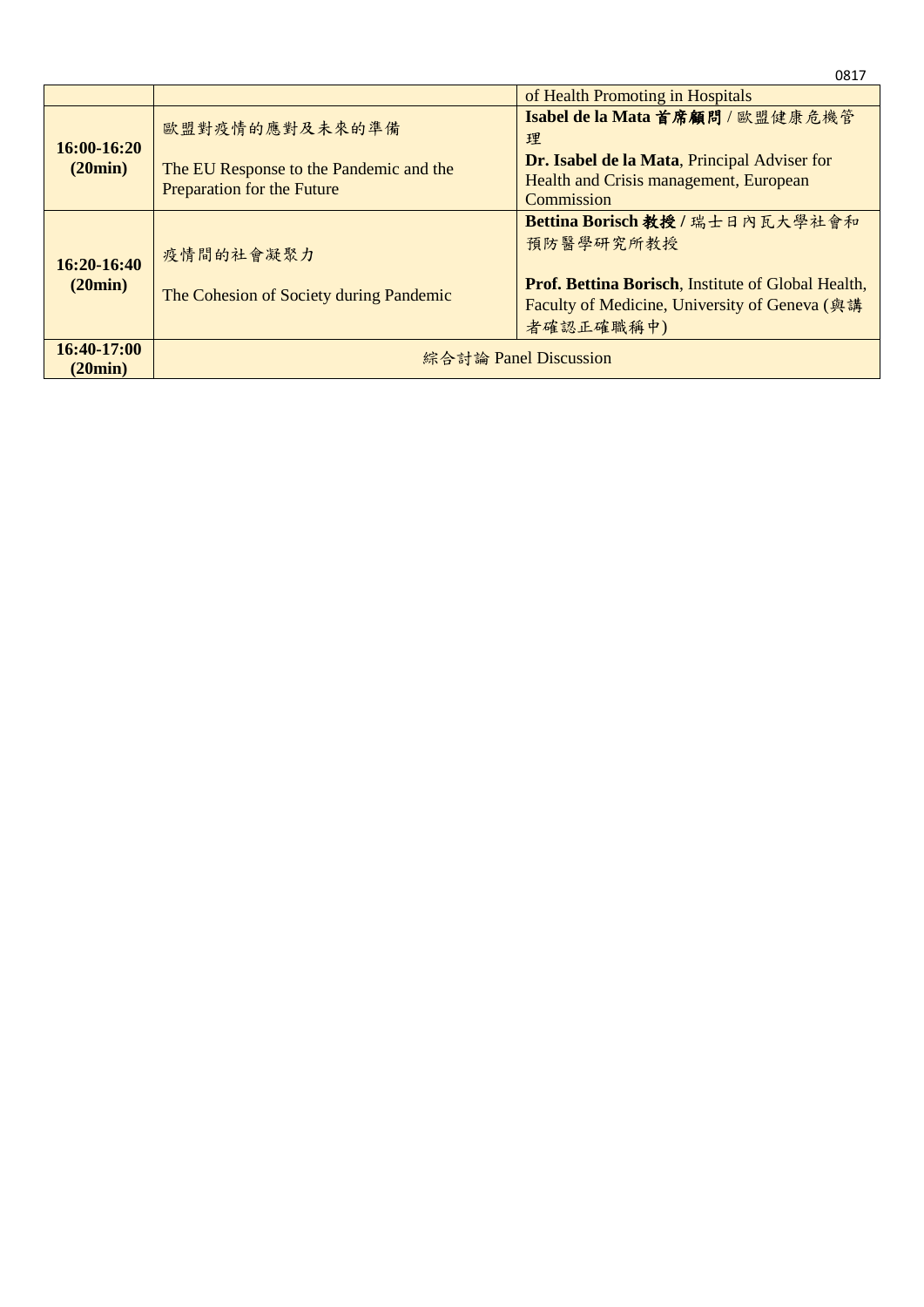| 時間 Time                                                                                                                                    | 議程 Program                                                                                                                |                                                                                                                                                                       |                                                                                                                                                                                                    |                                                                                                                                                                                                                                                                                   |  |
|--------------------------------------------------------------------------------------------------------------------------------------------|---------------------------------------------------------------------------------------------------------------------------|-----------------------------------------------------------------------------------------------------------------------------------------------------------------------|----------------------------------------------------------------------------------------------------------------------------------------------------------------------------------------------------|-----------------------------------------------------------------------------------------------------------------------------------------------------------------------------------------------------------------------------------------------------------------------------------|--|
| 主場演講 2. 疫情長期對於社會的影響<br><b>Impacts and Consequences of Pandemic to Society</b><br>1101 主會場 1101 Main Hall<br>8:30-9:00<br>實體報到 Registration |                                                                                                                           |                                                                                                                                                                       | 平行場次11<br>(Parallel Session 11)<br>氣候變遷與兒童健康<br><b>Climate Change and Children Health</b><br>【國民健康署HPA】<br>【美國環保署 U.S. EPA】<br>1001 會議室 Room<br>$8:00 - 8:30$<br>實體報到 Registration<br>主持人:蘇慧貞校長/國立 |                                                                                                                                                                                                                                                                                   |  |
| $9:00-10:20$<br>$(80 \text{ min})$                                                                                                         | 主持人:梁賽義院長/財團法人國家衛生研究院<br>Moderator: Prof. Kung-Yee Liang, President,                                                      | National Health Research Institutes, R.O.C. (Taiwan)                                                                                                                  | 8:30-8:35<br>(5min)                                                                                                                                                                                | 成功大學<br>Moderator: Prof. Huey-Jen<br>Jenny Su, President, National<br><b>Cheng Kung University</b>                                                                                                                                                                                |  |
| $9:00 - 9:15$<br>(15min)                                                                                                                   | 公衛界對社會的推力<br>The Voice from Public<br>Health                                                                              | Michael Lu 院長 / 美國<br>加州柏克萊大學公共衛<br>生學院<br>Prof. Michael Lu, Dean,<br><b>UC Berkeley School of</b>                                                                    | $8:35-8:50$<br>(15min)                                                                                                                                                                             | 長官致詞 Remarks<br>衛生福利部 MOHW<br>1.<br>2.<br>行政院環境保護署 EPA,<br><b>Executive Yuan</b><br>美國環保署 U.S. EPA<br>3.<br>(英文)                                                                                                                                                                  |  |
|                                                                                                                                            | <b>Public Health, United</b><br><b>States</b>                                                                             |                                                                                                                                                                       | 8:50-8:55<br>(5min)                                                                                                                                                                                | 現場/視訊貴賓合影<br><b>Group Photo</b>                                                                                                                                                                                                                                                   |  |
| $9:15-9:30$<br>(15min)                                                                                                                     | 健康照護投資: APEC<br>健康照護投資路線圖<br>(tbc)<br><b>Health Care Financing:</b><br><b>APEC Healthcare</b><br><b>Financing Roadmap</b> | Ryan MacFarlane 顧問<br>/美國LSIF私人領域<br>Dr. Ryan MacFarlane,<br><b>LSIF Private Sector</b><br><b>Advisor, United States</b>                                              |                                                                                                                                                                                                    | 氣候變遷下的兒童健康平等<br>Perry Sheffield 副教授 / 紐約<br>西奈山 Icahn 醫學院環境醫學<br>與公共衛生及兒科                                                                                                                                                                                                         |  |
|                                                                                                                                            | 陳志柔所長 / 中央研究                                                                                                              |                                                                                                                                                                       | $8:55-9:15$<br>(20min)                                                                                                                                                                             | Children's Health and Equity in<br>a Changing Climate<br>Dr. Perry Sheffield, Associate<br>Professor,<br>Environmental<br>Medicine and Public Health and<br>Pediatrics, Icahn School of<br>Medicine at Mount Sinai, New<br>York City, USA                                         |  |
| $9:30-9:45$<br>(15min)                                                                                                                     | 社會的影響<br>Social Impacts of<br><b>COVID-19 Pandemic in</b><br>Taiwan                                                       | COVID-19 疫情對臺灣<br>院社會學研究所<br><b>Prof. Chih-Jou Chen</b><br><b>Jay Chen, Professor and</b><br>Director, Institute of<br>Sociology, Academia<br>Sinica, R.O.C. (Taiwan) | $9:15-9:35$<br>(20min)                                                                                                                                                                             | 氣候解決方案對兒童健康的<br>益處<br>Rebecca Philipsborn 兒科醫<br>師/亞特蘭大Emory大學醫學<br>及兒童照護學院<br>Child Health Benefits of<br><b>Climate Solutions</b><br>Dr. Rebecca Philipsborn,<br>General pediatrician, Emory<br><b>University School of Medicine</b><br>and Children's Healthcare of<br>Atlanta |  |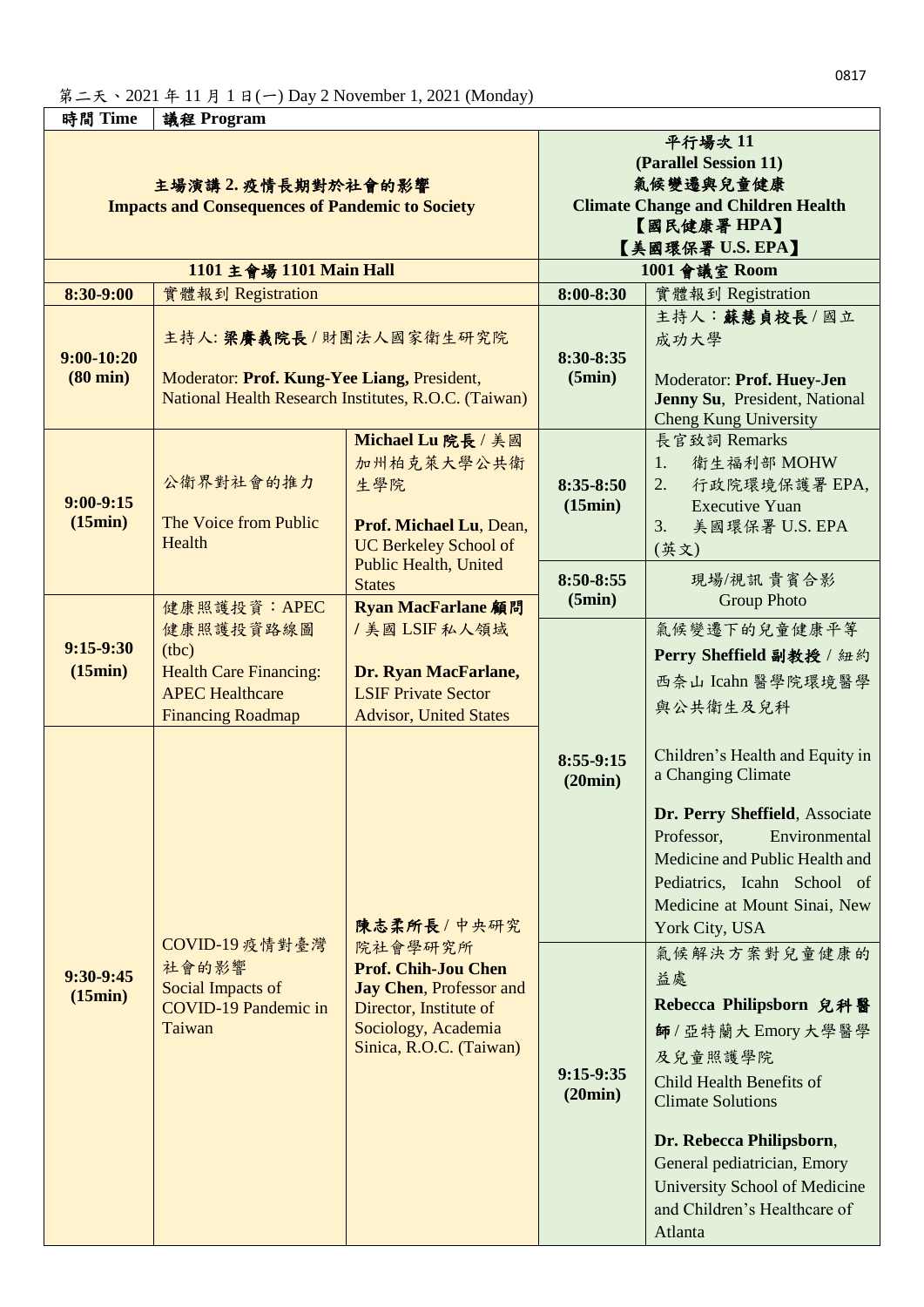|                                                                                                                                |                                                                                                                                                                                                                                                                                             |                                                                                                                                                                    |                                                                                                                                                                                                                                                             |                                                                                                                                                                                 |                                        |                                                                                                                                                                                      | 0817                                                                                                                                                                                                                                                                                          |
|--------------------------------------------------------------------------------------------------------------------------------|---------------------------------------------------------------------------------------------------------------------------------------------------------------------------------------------------------------------------------------------------------------------------------------------|--------------------------------------------------------------------------------------------------------------------------------------------------------------------|-------------------------------------------------------------------------------------------------------------------------------------------------------------------------------------------------------------------------------------------------------------|---------------------------------------------------------------------------------------------------------------------------------------------------------------------------------|----------------------------------------|--------------------------------------------------------------------------------------------------------------------------------------------------------------------------------------|-----------------------------------------------------------------------------------------------------------------------------------------------------------------------------------------------------------------------------------------------------------------------------------------------|
| $9:45-10:00$<br>(15min)                                                                                                        | 包容性的利益相關者之<br>合作<br><b>Inclusive Stakeholders</b><br>Partnership                                                                                                                                                                                                                            | <b>Susan Frampton 理事</b><br>長 / 美國 Planetree 國際<br>組織<br>Dr. Susan Frampton,<br>President, Planetree<br><b>International, United</b><br><b>States</b>              |                                                                                                                                                                                                                                                             | 9:35-9:55<br>(20min)                                                                                                                                                            |                                        |                                                                                                                                                                                      | 氣候變遷下孩童在學校室外<br>操場之熱指數暴險評估<br>龍世俊副主任 / 中央研究院<br>環境變遷研究中心<br>Children's Heat-stress<br><b>Exposure in School Fields</b><br>under Climate Change<br><b>Prof. Shih-Chun Candice</b><br>Lung, Deputy Director,<br><b>Research Center for</b><br>Environmental Changes,<br>Academia Sinica, Taiwan |
| 10:00-10:20<br>(20min)                                                                                                         | 綜合討論 Panel Discussion                                                                                                                                                                                                                                                                       |                                                                                                                                                                    |                                                                                                                                                                                                                                                             |                                                                                                                                                                                 | $9:55-10:25$<br>(30min)<br>10:25-10:30 |                                                                                                                                                                                      | 綜合討論 Discussion<br>結論 Conclusion                                                                                                                                                                                                                                                              |
| 10:20-10:40                                                                                                                    |                                                                                                                                                                                                                                                                                             |                                                                                                                                                                    | 中場休息                                                                                                                                                                                                                                                        | (5min)                                                                                                                                                                          |                                        |                                                                                                                                                                                      |                                                                                                                                                                                                                                                                                               |
| (20min)                                                                                                                        |                                                                                                                                                                                                                                                                                             |                                                                                                                                                                    | <b>Coffee Break</b>                                                                                                                                                                                                                                         |                                                                                                                                                                                 |                                        |                                                                                                                                                                                      |                                                                                                                                                                                                                                                                                               |
|                                                                                                                                |                                                                                                                                                                                                                                                                                             |                                                                                                                                                                    | 平行場次 Parallel Sessions                                                                                                                                                                                                                                      |                                                                                                                                                                                 |                                        |                                                                                                                                                                                      |                                                                                                                                                                                                                                                                                               |
|                                                                                                                                | 平行場次5                                                                                                                                                                                                                                                                                       |                                                                                                                                                                    | 平行場次7                                                                                                                                                                                                                                                       |                                                                                                                                                                                 |                                        |                                                                                                                                                                                      | 平行場次9                                                                                                                                                                                                                                                                                         |
|                                                                                                                                | (Parallel Session 5)                                                                                                                                                                                                                                                                        |                                                                                                                                                                    | (Parallel Session 7)                                                                                                                                                                                                                                        |                                                                                                                                                                                 |                                        |                                                                                                                                                                                      | (Parallel Session 9)                                                                                                                                                                                                                                                                          |
| 疫情下的網路兒少性剝削變化<br>(How Has COVID-19 Impacted the<br><b>Sexual Exploitation</b> )<br>【保護司 Department of Protective<br>Services ] |                                                                                                                                                                                                                                                                                             | 疫情下的貧窮議題及因應<br><b>Poverty Issues and Governance</b><br><b>Responses under the Epidemic</b><br>【社救司 Department of Social<br><b>Assistance and Social Work</b> ]     |                                                                                                                                                                                                                                                             | 疫情造成社會福利服務體系之衝擊<br>(The Impacts Caused by the<br><b>COVID-19 Pandemic on the Social</b><br><b>Welfare System)</b><br>【社會及家庭署 Social and Family<br><b>Affairs Administration</b> |                                        |                                                                                                                                                                                      |                                                                                                                                                                                                                                                                                               |
|                                                                                                                                | 801 會議室                                                                                                                                                                                                                                                                                     | 1001 會議室                                                                                                                                                           |                                                                                                                                                                                                                                                             |                                                                                                                                                                                 |                                        | 1101 主會場                                                                                                                                                                             |                                                                                                                                                                                                                                                                                               |
| 10:40-10:50<br>(10min)                                                                                                         | 主持人:高玉泉教<br>授/國立中興大學法<br>律系<br>Moderator: Prof.<br>Bernard Y. Kao,<br>Professor,<br>Department of Law,<br><b>National Chung</b><br><b>Hsing University</b>                                                                                                                                  | 主持人:鄭麗珍教授<br>/台灣大學社會工作<br>學系<br>Moderator: Prof. Li-<br>10:40-10:45<br><b>Chen Cheng,</b><br>(5min)<br>Professor, Department<br>of Social Work,<br>National Taiwan |                                                                                                                                                                                                                                                             |                                                                                                                                                                                 | 10:40-10:45<br>(5min)                  | 主持人:張菁芬副教<br>授/國立臺北大學社<br>會工作學系<br>Moderator: <b>Prof.</b><br><b>Chin-Fen Chang,</b><br>Associate Professor,<br>Department of Social<br><b>Work of National</b><br>Taipei University |                                                                                                                                                                                                                                                                                               |
| 10:50-11:10<br>(20min)                                                                                                         | 疫情下的網路兒少<br>性剝削變化<br>Michael Salter 副教<br>授/新南威爾士大學<br>社會科學學院<br><b>How Has COVID-19</b><br><b>Impacted Online</b><br><b>Child Sexual</b><br>Exploitation<br>Prof. Michael Salter,<br>Scientia Associate<br>Professor,<br>Criminology at the<br><b>School of Social</b><br>Sciences at UNSW | 10:40-11:05<br>(25min)                                                                                                                                             | University<br>疫情下的貧窮問題<br>Mark Rank 教授/美<br>國聖路易斯華盛頓大<br>學布朗社會工作學院<br>Poverty Issues and<br>Governance<br>Responses under the<br>Epidemic<br>Prof. Mark Rank,<br>Professor, Brown<br><b>School of Social</b><br>Work, Washington<br>University in St. Louis |                                                                                                                                                                                 |                                        | 10:45-11:00<br>(15min)                                                                                                                                                               | 居家隔離下中高齡女<br>性的情绪勞動與家庭<br>照顧困境<br>洪惠芬教授 / 東吳大<br>學社會工作學系<br>The Emotional Labor<br>and Family Care of<br>Middle-Aged and<br>Senior Women Under<br><b>COVID-19 Quarantine</b><br>Prof. Hui-Fen Hung,<br>Professor, Department<br>of Social Work,<br>Soochow University                         |
| 11:10-11:30<br>(20min)                                                                                                         | 澳洲網路安全<br>Toby Dagg 調查部                                                                                                                                                                                                                                                                     | 11:05-11:30<br>(25min)                                                                                                                                             | Julian Chun-Chung<br>Chow 教授(是否有中                                                                                                                                                                                                                           |                                                                                                                                                                                 |                                        | 11:00-11:15<br>(15min)                                                                                                                                                               | COVID-19 對離開安<br>置青年自立服務之衝                                                                                                                                                                                                                                                                    |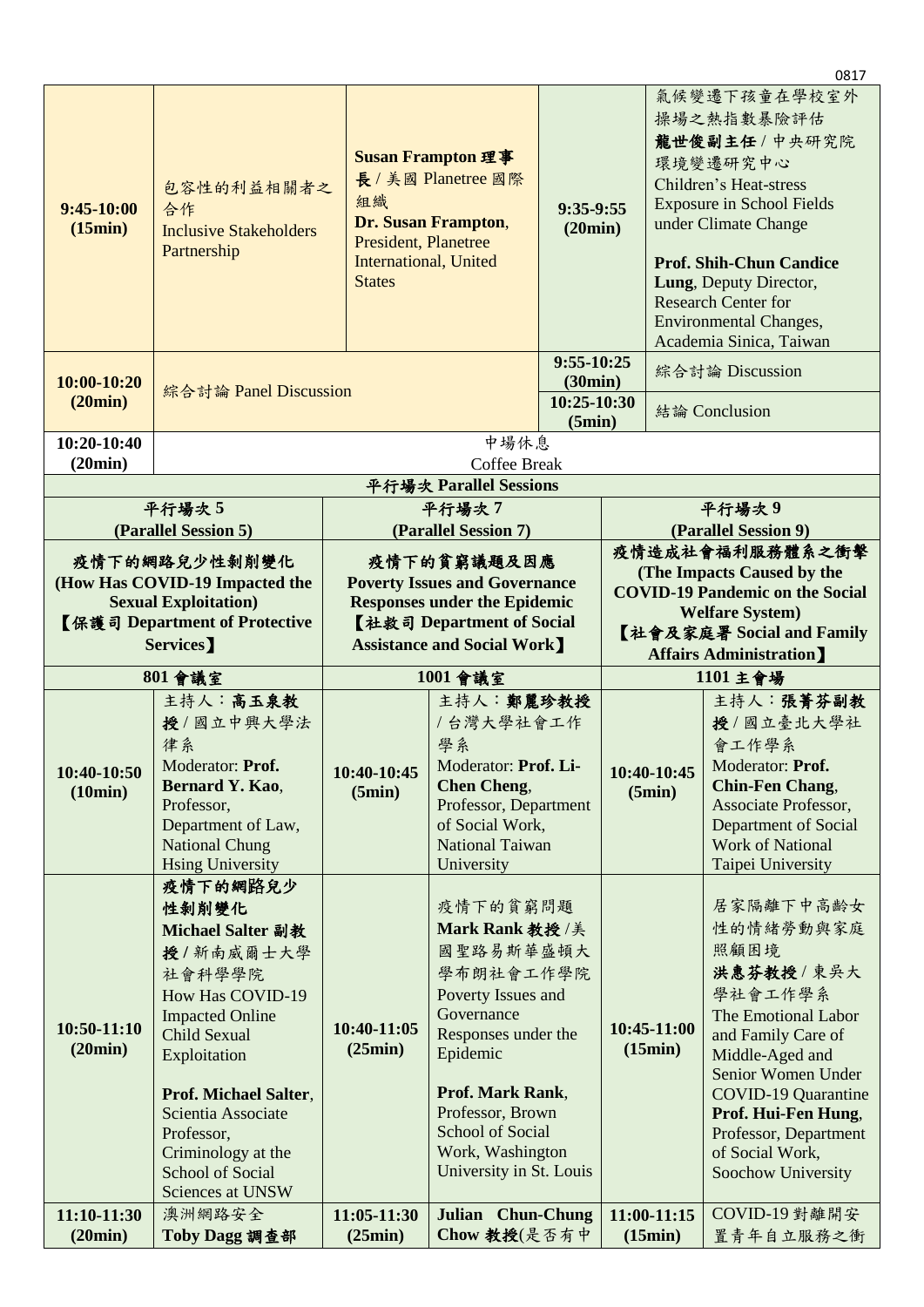|                        |                                        |                       |                                                 |                        | 0817                         |
|------------------------|----------------------------------------|-----------------------|-------------------------------------------------|------------------------|------------------------------|
|                        | 主任/澳州網路安全                              |                       | 文名)/美國加州大學                                      |                        | 擊與因應                         |
|                        | 專員辦公室                                  |                       | 柏克萊分校社會工作                                       |                        |                              |
|                        | Online<br>Safety                       |                       | 學院 Asian Pacific                                |                        | 胡中宜教授/國立臺                    |
|                        | Regulation<br>in                       |                       | American Low-Wage                               |                        | 北大學/社會工作學系                   |
|                        | Australia: A National                  |                       | Workers During the                              |                        | Challenges and               |
|                        | Response                               |                       | Pandemic and Beyond                             |                        | Coping for Leaving           |
|                        | Mr. Toby<br>Dagg,                      |                       |                                                 |                        | <b>Care Practices During</b> |
|                        | Head-Investigations,                   |                       | <b>Prof. Julian Chun-</b><br><b>Chung Chow,</b> |                        | COVID-19                     |
|                        | Australian<br>eSafety                  |                       | Professor, School of                            |                        | Prof. Chung-Yi Hu,           |
|                        | Commissioner.                          |                       | Social Welfare, UC                              |                        | Professor, Department        |
|                        | Online<br>Safety                       |                       | <b>Berkeley</b>                                 |                        | of Social Work of            |
|                        | Regulation<br>in                       |                       |                                                 |                        | National Taipei              |
|                        | Australia: A National                  |                       |                                                 |                        | University                   |
|                        | Response                               |                       |                                                 |                        |                              |
|                        |                                        |                       |                                                 |                        |                              |
|                        | Mr. Toby Dagg,<br>Head-Investigations, |                       |                                                 |                        |                              |
|                        | Australian eSafety                     |                       |                                                 |                        |                              |
|                        | Commissioner.                          |                       |                                                 |                        |                              |
|                        |                                        |                       |                                                 |                        | 邁向後疫情時代之障                    |
|                        | 我國目前性剝削趨                               |                       | 疫情下的遊民服務網                                       |                        | 礙融合社會                        |
|                        | 勢與國外之異同                                |                       | 絡                                               |                        |                              |
|                        |                                        |                       |                                                 |                        | 林昭吟副院長 / 國立                  |
|                        | 陳逸玲秘書長/台灣                              |                       | 鄭麗珍教授 / 台灣大                                     |                        | 臺北大學社會科學院                    |
|                        | 展翅協會                                   |                       | 學社會工作學系                                         |                        | Toward a Disability-         |
|                        | The Current Trend of                   |                       | Homeless<br>Service                             |                        | Inclusive Society in the     |
| 11:30-11:50            | Child Sexual                           | 11:30-11:42           | Network under the                               | 11:15-11:30            | Post COVID-19 Era            |
| (20min)                | <b>Exploitation</b> in<br>Taiwan and   | (12min)               | Epidemic                                        | (15min)                | Prof. Chao-Yin Lin,          |
|                        | Comparisons with                       |                       |                                                 |                        | Associate Dean for the       |
|                        | Other Countries.                       |                       | Prof. Li-Chen                                   |                        | Social Sciences, Chair       |
|                        |                                        |                       | Cheng, Professor,                               |                        | in Social Work,              |
|                        | Ms. Yi-Ling Chen,                      |                       | Department of Social<br>Work, National          |                        | professor of Social          |
|                        | Secretary-general,                     |                       | <b>Taiwan University</b>                        |                        | Work, National Taipei        |
|                        | <b>ECPAT Taiwan</b>                    |                       |                                                 |                        | university<br>演講題目:          |
|                        |                                        |                       |                                                 |                        | 疫情期間,高齡者群                    |
|                        |                                        |                       |                                                 |                        | 聚感染經驗與因應                     |
|                        |                                        |                       | 疫情下經濟弱勢者就                                       |                        |                              |
|                        |                                        |                       | 業                                               |                        | 山岸大輔社長/日本                    |
|                        |                                        |                       | 李靜玲助理教授/銘                                       |                        | 生活介護服務株式会                    |
|                        |                                        |                       | 傳大學公共事務學系                                       |                        | 社代表取締役                       |
|                        |                                        |                       | Economically                                    |                        | <b>Experience</b> and        |
|                        |                                        |                       | Disadvantaged                                   |                        | Countermeasures of           |
|                        |                                        | 11:42-11:54           | Employment under                                | 11:30-11:50            | <b>Cluster Infection</b>     |
|                        |                                        | (12min)               | the Epidemic                                    | (20min)                | Among the Elderly            |
|                        |                                        |                       |                                                 |                        | During Covid-19              |
|                        |                                        |                       | Prof. Ching-Ling Li,<br>Assistant Professor,    |                        | Dr. Daisuke                  |
|                        |                                        |                       | Department of Public                            |                        | Yamagishi, President,        |
|                        |                                        |                       | Affairs, Ming Chuan                             |                        | Representative               |
|                        |                                        |                       | University                                      |                        | Director of                  |
|                        |                                        |                       |                                                 |                        | Seikatsukaigo Service        |
|                        |                                        |                       |                                                 |                        | Co., Ltd., Japan             |
| 11:50-12:00<br>(10min) | 綜合討論 Discussion                        | 11:54-12:00<br>(6min) | 綜合討論 Discussion                                 | 11:50-12:00<br>(10min) | 綜合討論 Discussion              |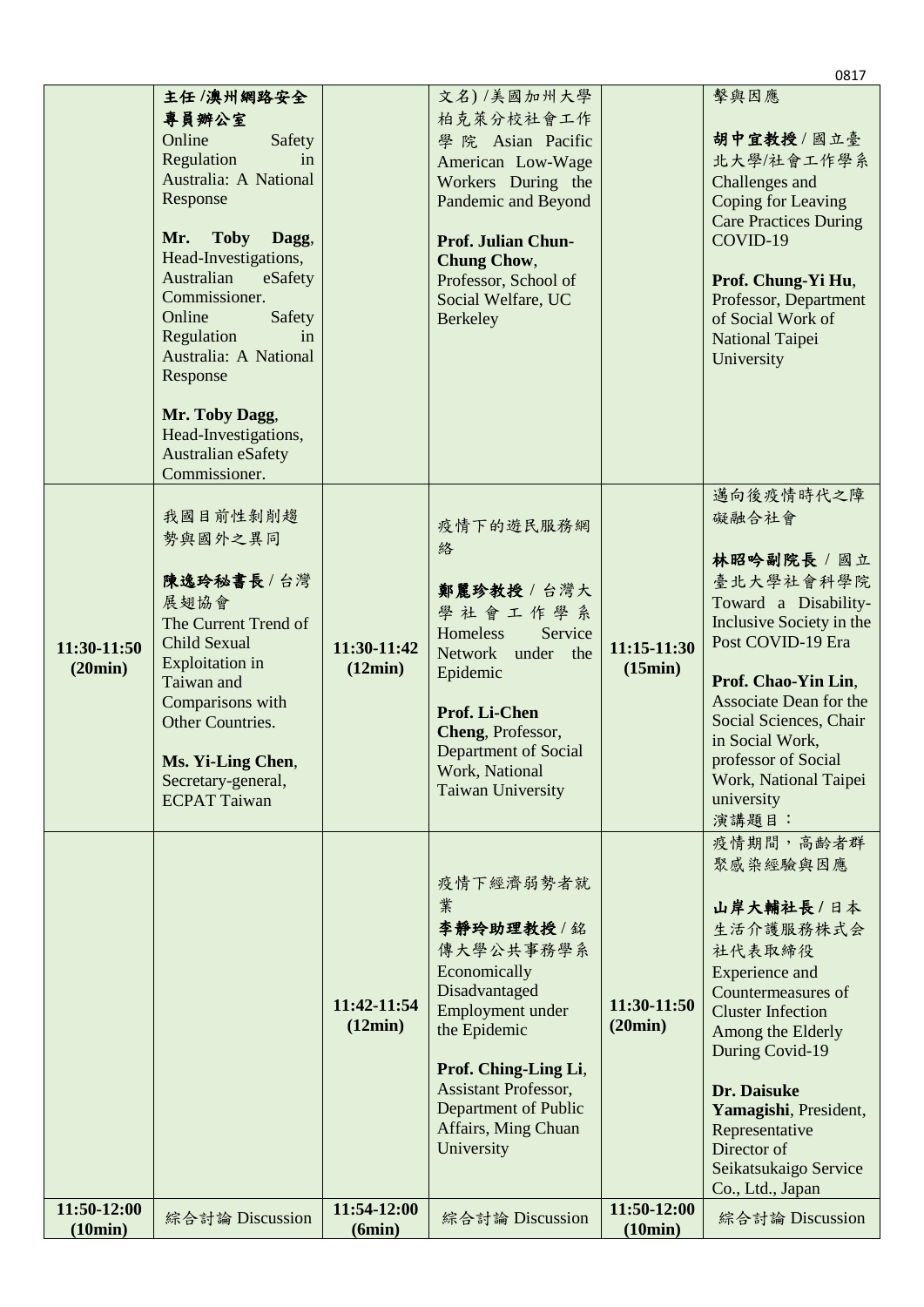|                                   |                                                                                                                                                                                                                                                                        |                        |                                                                                                                                                                                                             |                                                         | 0817                                                                                                                                                                                                                                                                                      |
|-----------------------------------|------------------------------------------------------------------------------------------------------------------------------------------------------------------------------------------------------------------------------------------------------------------------|------------------------|-------------------------------------------------------------------------------------------------------------------------------------------------------------------------------------------------------------|---------------------------------------------------------|-------------------------------------------------------------------------------------------------------------------------------------------------------------------------------------------------------------------------------------------------------------------------------------------|
| 12:00-13:30<br>$(90 \text{ min})$ | 午餐 (Lunch Break)                                                                                                                                                                                                                                                       |                        |                                                                                                                                                                                                             |                                                         |                                                                                                                                                                                                                                                                                           |
|                                   | 平行場次6<br>(Parallel Session 6)                                                                                                                                                                                                                                          |                        | 平行場次8<br>(Parallel Session 8)                                                                                                                                                                               | 平行場次10<br>(Parallel Session 10)                         |                                                                                                                                                                                                                                                                                           |
|                                   | 疫情心理健康                                                                                                                                                                                                                                                                 |                        | 健康照護人力與以人為本照護                                                                                                                                                                                               |                                                         | 科技防疫,全民健保的數位改革                                                                                                                                                                                                                                                                            |
|                                   | (Mental Health Issues During the                                                                                                                                                                                                                                       |                        | Health workforce and people-                                                                                                                                                                                |                                                         | Digital reform of National Health                                                                                                                                                                                                                                                         |
|                                   | Pandemic)<br>【心口司 Department of Mental                                                                                                                                                                                                                                 |                        | oriented care<br>【醫事司 Department of Medical                                                                                                                                                                 |                                                         | <b>Insurance for combating COVID-19</b>                                                                                                                                                                                                                                                   |
|                                   | and Oral Health]                                                                                                                                                                                                                                                       |                        | Affairs]                                                                                                                                                                                                    | 【健保署 National Health<br><b>Insurance Administration</b> |                                                                                                                                                                                                                                                                                           |
|                                   | 801 會議室                                                                                                                                                                                                                                                                |                        | 1001 會議室                                                                                                                                                                                                    | 1101 主會場                                                |                                                                                                                                                                                                                                                                                           |
| 13:30-13:35<br>(5min)             | 主持人:李明濱理<br>事長 / 社團法人台灣<br>自殺防治學會<br>Moderator: Dr.<br>Ming-Been Lee,<br>President, Taiwanese<br>Society of<br>Suicidology                                                                                                                                             | 13:30-13:35<br>(5min)  | 主持人:劉越萍司長<br>/衛生福利部醫事司<br>Moderator: Dr. Yueh-<br>Ping Liu, Director<br>General, Department<br>of Medical Affairs,<br>Ministry of Health<br>and Welfare                                                     | 13:30-13:35<br>(5min)                                   | 主持人:李伯璋署長<br>/衛生福利部中央健康<br>保險署<br>Moderator: Dr. Po-<br><b>Chang Lee</b> , Director-<br>General, National<br><b>Health Insurance</b><br>Administration,<br>Ministry of Health and<br>Welfare                                                                                              |
| 13:35-13:55<br>(20min)            | 新冠病毒衝擊下的<br>台灣心理健康調查<br>與因應<br>周煌智院長/高雄市<br>立凱旋醫院<br><b>Taiwan Mental</b><br>Health Survey and<br><b>Copy Strategies</b><br>Facing COVID-19<br>Impact<br>Dr. Huang-Chih<br>Chou,<br>Superintendent,<br><b>Kaohsiung Municipal</b><br>Kai-Syuan<br>Psychiatric Hospital | 13:40-13:55<br>(15min) | 後疫情時代的醫院永<br>續經營<br>林宏榮首席醫療副院<br>長/奇美醫院<br>Hospital<br><b>Sustainability After</b><br><b>COVID-19 Pandemic</b><br>Dr. Hung-Jung Lin,<br><b>Chief Deputy</b><br>Superintendent, Chi<br>Mei Medical Center    | 13:35-13:55<br>(20min)                                  | 防疫下 AI 大數據運<br>用<br>李伯璋署長/衛生福<br>利部中央健康保險署/<br>AI Big Data<br>Application for<br><b>Disease Prevention</b><br>Dr. Po-Chang Lee,<br>Director-General,<br><b>National Health</b><br>Insurance<br>Administration,<br>Ministry of Health and<br>Welfare                                       |
| 13:55-14:15<br>(20min)            | COVID-19 疫情下台<br>灣民眾心理健康暨<br>自殺風險樣貌分析<br>吴佳儀副教授/國立<br>臺灣大學醫學院護<br>理系<br>Analysis of Mental<br>Health and<br><b>Suicidality Among</b><br>the General Public in<br><b>Taiwan During</b><br>COVID-19<br>Prof. Chia-Yi Wu,<br>Associate Professor,                         | 13:55-14:10<br>(15min) | 健康體系的永續經營<br><b>Jeffrey Braithwaite</b><br>教授/英國參覺理大<br>學<br><b>Health System</b><br>Sustainability<br>Dr. Jeffrey<br>Braithwaite,<br>Professor, Health<br>Systems Research,<br><b>Macquarie University</b> | 13:55-14:10<br>(15min)                                  | 健保資料庫再運用及<br>個資隱私保護<br>何之行副研究員 / 中<br>研院歐美所<br>Value Added Use of<br><b>Health Insurance</b><br>Database and Personal<br><b>Information Protection</b><br>Dr. Chih Hsing Ho,<br><b>Associate Research</b><br>Fellow, Institute of<br>European and<br>American Studies,<br>Academia Sinica |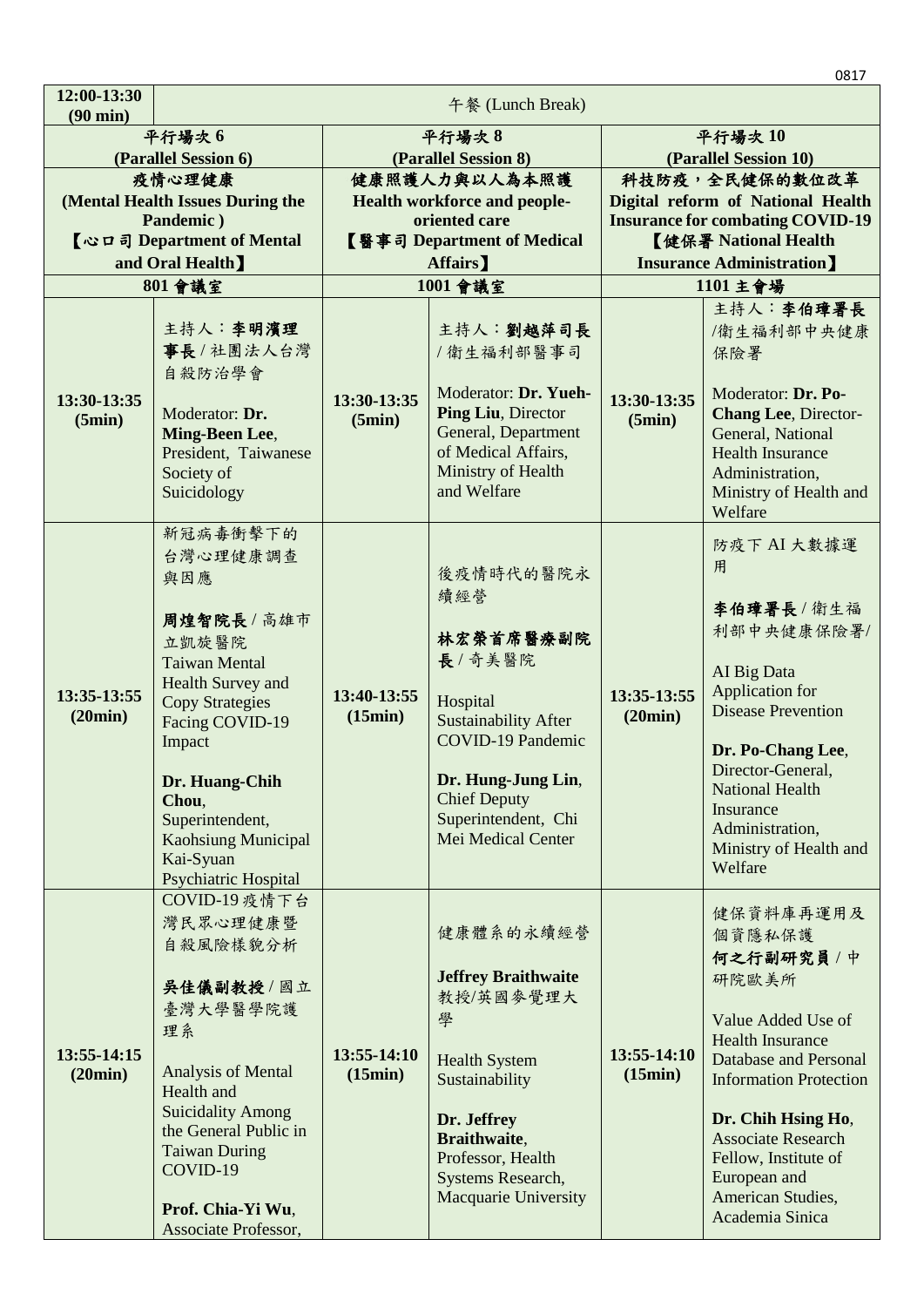|                                                                                              |                                              |                        |                             |            |                          | 0817                                                                              |
|----------------------------------------------------------------------------------------------|----------------------------------------------|------------------------|-----------------------------|------------|--------------------------|-----------------------------------------------------------------------------------|
|                                                                                              | <b>National Taiwan</b>                       |                        |                             |            |                          |                                                                                   |
|                                                                                              | University College of<br>Medicine, School of |                        |                             |            |                          |                                                                                   |
|                                                                                              | <b>Nursing</b>                               |                        |                             |            |                          |                                                                                   |
|                                                                                              | 以自殺危機症候群                                     |                        |                             |            |                          |                                                                                   |
|                                                                                              | 評估危急的自殺風                                     |                        |                             |            |                          |                                                                                   |
|                                                                                              | <b>險:醫院與社區經</b>                              |                        |                             |            |                          | One Health 計畫因應                                                                   |
|                                                                                              | 驗                                            |                        |                             |            |                          | 抗生素產生抗藥性之                                                                         |
|                                                                                              |                                              |                        | 醫事人力教育                      |            |                          | 對策                                                                                |
|                                                                                              | Igor Galynker 教授 /                           |                        |                             |            |                          |                                                                                   |
|                                                                                              | 美國紐約西奈山伊                                     |                        | 林啟禎董事長/醫策                   |            |                          | 劉孟欣副教授/喬治                                                                         |
|                                                                                              | 坎醫學院                                         |                        | 會                           |            |                          | 華盛頓大學                                                                             |
| 14:15-14:35                                                                                  |                                              | 14:10-14:25            | <b>Education of Medical</b> |            | 14:10-14:25              |                                                                                   |
| (20min)                                                                                      | <b>Suicide Crisis</b>                        | (15min)                | Workforce                   |            | (15min)                  | Antimicrobial<br>Resistance: One health                                           |
|                                                                                              | Syndrome in the<br>Assessment of             |                        |                             |            |                          | Program and its                                                                   |
|                                                                                              | <b>Imminent Suicide</b>                      |                        | Dr. Chii-Jeng Lin,          |            |                          | Actions                                                                           |
|                                                                                              | Risk: in the Hospital                        |                        | President, Joint            |            |                          |                                                                                   |
|                                                                                              | and in the                                   |                        | Commission of               |            |                          | Prof. Cindy M.Liu,                                                                |
|                                                                                              | Community                                    |                        | Taiwan                      |            |                          | Associate Professor,                                                              |
|                                                                                              |                                              |                        |                             |            |                          | The George<br><b>Washington University</b>                                        |
|                                                                                              | Prof. Igor Galynker,<br>Professor, Mount     |                        |                             |            |                          |                                                                                   |
|                                                                                              | Sinai - New York                             |                        |                             |            |                          |                                                                                   |
|                                                                                              |                                              |                        |                             |            |                          | 力助防疫虚擬健保卡                                                                         |
|                                                                                              |                                              |                        |                             |            |                          | 聰明就醫                                                                              |
|                                                                                              |                                              |                        | 醫事人力教育                      |            |                          | 王宗曦組長/衛生福                                                                         |
|                                                                                              |                                              |                        |                             |            |                          | 利部中央健康保險署/                                                                        |
|                                                                                              |                                              |                        | Trevor Gibbs 教授/            |            |                          |                                                                                   |
|                                                                                              |                                              |                        | 歐洲醫學教育學會                    |            |                          | <b>Virtual National</b>                                                           |
|                                                                                              |                                              |                        |                             |            |                          | <b>Health Insurance</b><br><b>Cards Facilitate Easy</b>                           |
|                                                                                              |                                              | 14:25-14:40<br>(15min) | <b>Education of Medical</b> |            | 14:25-14:35<br>(10min)   | <b>Access to Convenient</b>                                                       |
|                                                                                              |                                              |                        | Workforce                   |            |                          | <b>Medical Care</b>                                                               |
|                                                                                              |                                              |                        | Prof. Trevor Gibbs,         |            |                          |                                                                                   |
|                                                                                              |                                              |                        | Professor, Association      |            |                          | Dr. Tsung His Wang,<br>Director, National                                         |
|                                                                                              |                                              |                        | for Medical Education       |            |                          | <b>Health Insurance</b>                                                           |
|                                                                                              |                                              |                        | in Europe                   |            |                          | Administration,                                                                   |
|                                                                                              |                                              |                        |                             |            |                          | Ministry of Health and                                                            |
|                                                                                              |                                              |                        |                             |            |                          | Welfare                                                                           |
| 14:35-14:50<br>(15min)                                                                       | 綜合討論 Discussion                              | 14:40-14:50<br>(10min) | 綜合討論 Discussion             |            | 14:35-14:50<br>(15min)   | 綜合討論 Discussion                                                                   |
| 14:50-15:10                                                                                  |                                              |                        |                             | 中場休息       |                          |                                                                                   |
| $(20 \text{ min})$                                                                           | <b>Coffee Break</b>                          |                        |                             |            |                          |                                                                                   |
| 主場演講3. 疫情對於永續發展造成的影響                                                                         |                                              |                        |                             |            |                          |                                                                                   |
| <b>Plenary 3</b>                                                                             |                                              |                        |                             |            |                          |                                                                                   |
| <b>Impacts and Consequences of pandemic to Sustainable Development</b><br>1101 主會場 Main Hall |                                              |                        |                             |            |                          |                                                                                   |
|                                                                                              | 演講主題 Topic                                   |                        |                             | 講者 Speaker |                          |                                                                                   |
| 15:10-16:50                                                                                  |                                              |                        |                             |            |                          | 主持人: 蘇慧貞校長 / 國立成功大學 Moderator: Prof. Huey-Jen Jenny Su, President, National Cheng |
| $(100 \text{ min})$                                                                          | Kung University, R.O.C. (Taiwan)             |                        |                             |            |                          |                                                                                   |
|                                                                                              |                                              |                        |                             |            | 吳昭軍署長/衛生福利部國民健康署         |                                                                                   |
| 15:10-15:30                                                                                  | (tbc)                                        |                        |                             |            |                          | Dr. Chao-Chun Wu, Director-General, Health                                        |
| $(20 \text{ min})$                                                                           |                                              |                        |                             |            |                          | Promotion Administration, Ministry of Health and                                  |
|                                                                                              |                                              |                        |                             |            | Welfare, R.O.C. (Taiwan) |                                                                                   |